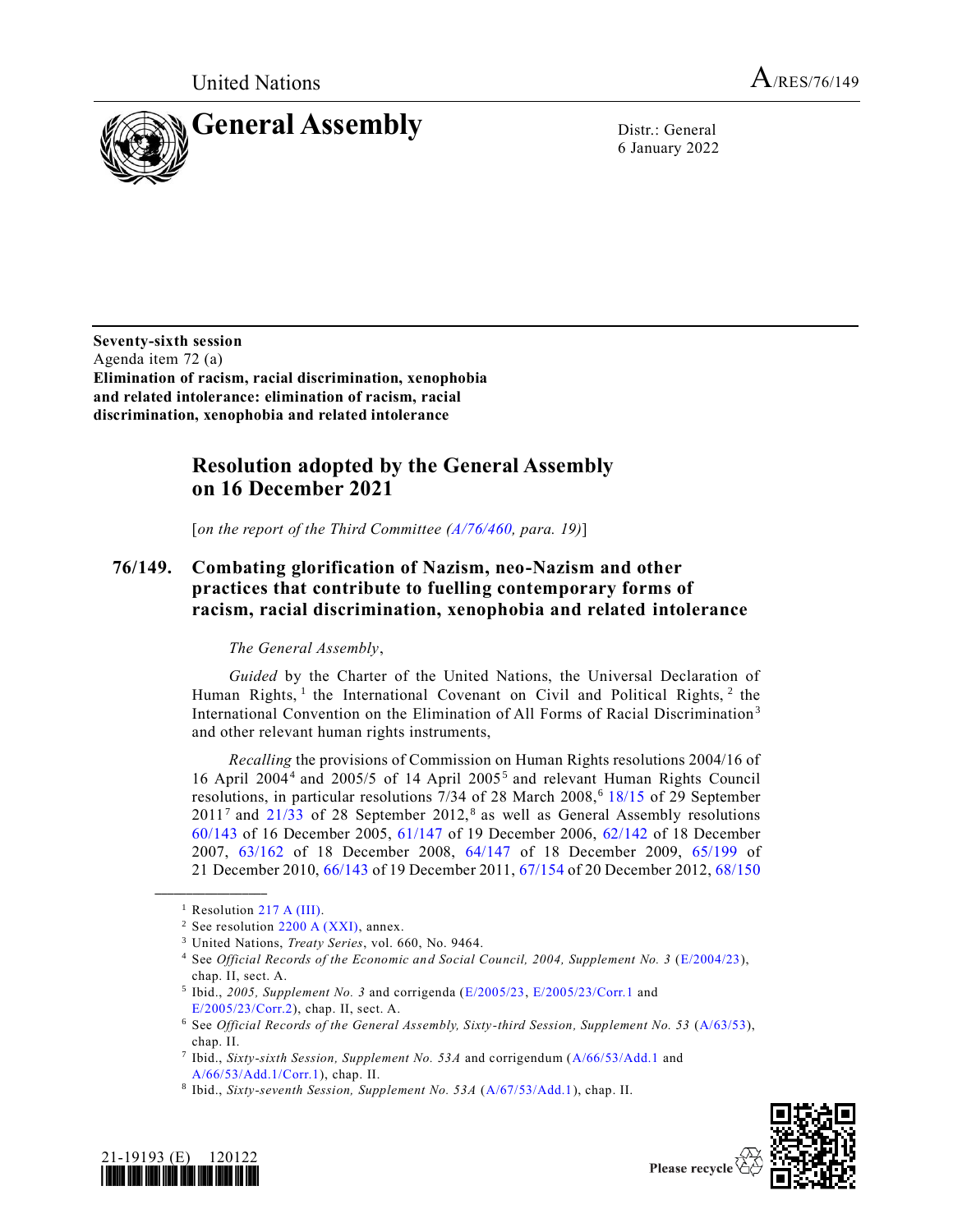of 18 December 2013, [69/160](https://undocs.org/en/A/RES/69/160) of 18 December 2014, [70/139](https://undocs.org/en/A/RES/70/139) of 17 December 2015, [71/179](https://undocs.org/en/A/RES/71/179) of 19 December 2016, [72/156](https://undocs.org/en/A/RES/72/156) of 19 December 2017, [73/157](https://undocs.org/en/A/RES/73/157) of 17 December 2018[, 74/136](https://undocs.org/en/A/RES/74/136) of 18 December 2019 and [75/169](https://undocs.org/en/A/RES/75/169) of 16 December 2020 on this issue, and its resolutions [61/149](https://undocs.org/en/A/RES/61/149) of 19 December 2006, [62/220](https://undocs.org/en/A/RES/62/220) of 22 December 2007, [63/242](https://undocs.org/en/A/RES/63/242) of 24 December 2008, [64/148](https://undocs.org/en/A/RES/64/148) of 18 December 2009[, 65/240](https://undocs.org/en/A/RES/65/240) of 24 December 2010[, 66/144](https://undocs.org/en/A/RES/66/144) of 19 December 2011, [67/155](https://undocs.org/en/A/RES/67/155) of 20 December 2012, [68/151](https://undocs.org/en/A/RES/68/151) of 18 December 2013, [69/162](https://undocs.org/en/A/RES/69/162) of 18 December 2014, [70/140](https://undocs.org/en/A/RES/70/140) of 17 December 2015, [71/181](https://undocs.org/en/A/RES/71/181) of 19 December 2016, [72/157](https://undocs.org/en/A/RES/72/157) of 19 December 2017, [73/262](https://undocs.org/en/A/RES/73/262) of 22 December 2018, [74/137](https://undocs.org/en/A/RES/74/137) of 18 December 2019 and [75/237](https://undocs.org/en/A/RES/75/237) of 31 December 2020, entitled "A global call for concrete action for the elimination of racism, racial discrimination, xenophobia and related intolerance and the comprehensive implementation of and follow-up to the Durban Declaration and Programme of Action",

*Acknowledging* other important initiatives of the General Assembly aimed at raising awareness about the suffering of victims of racism, racial discrimination, xenophobia and related intolerance and forms of discrimination, including in the historical perspective, in particular regarding commemoration of the victims of slavery and the transatlantic slave trade,

*Recalling* the Charter of the Nuremberg Tribunal, and the Judgment of the Tribunal which recognized as criminal, inter alia, the SS organization and its integra l parts, including the Waffen SS, through its officially accepted members implicated in or with knowledge of the commission of war crimes and crimes against humanity connected with the Second World War, as well as other relevant provisions of the Charter and the Judgment,

*Mindful* of the horrors of the Second World War, and stressing in this regard that the victory over Nazism in the Second World War contributed to the establishment of the conditions for the creation of the United Nations, designed to prevent future wars and save succeeding generations from the scourge of war,

*Recalling* that the seventy-sixth session of the General Assembly coincides with the seventy-fifth anniversary of the judgment of the Nuremberg Tribunal,

*Noting* that neo-Nazism is more than just the glorification of a past movement, it is a contemporary phenomenon with strong vested interests in racial inequality and an investment in gaining broad support for its false claims of racial superiority,

*Recalling* the relevant provisions of the Durban Declaration and Programme of Action adopted by the World Conference against Racism, Racial Discrimination, Xenophobia and Related Intolerance on 8 September 2001,<sup>9</sup> in particular paragraph 2 of the Declaration and paragraphs 84 to 86 of the Programme of Action, as well as the relevant provisions of the outcome document of the Durban Review Conference of 24 April 2009,<sup>10</sup> in particular paragraphs 11, 13 and 54,

*Alarmed* at the spread in many parts of the world of various extremist political parties, movements, ideologies and groups of a racist or xenophobic character, including neo-Nazis and skinhead groups, and at the fact that this trend has resulted in the implementation of discriminatory measures and policies at the local or national level,

*Noting with concern* that, even where neo-Nazis or extremists do not formally participate in government, the presence therein of extreme right-wing ideologues can have the effect of injecting into governance and political discourse the same ideologies that make neo-Nazism and extremism so dangerous,

<sup>9</sup> Se[e A/CONF.189/12](https://undocs.org/en/A/CONF.189/12) and [A/CONF.189/12/Corr.1,](https://undocs.org/en/A/CONF.189/12/Corr.1) chap. I.

<sup>10</sup> Se[e A/CONF.211/8,](https://undocs.org/en/A/CONF.211/8) chap. I.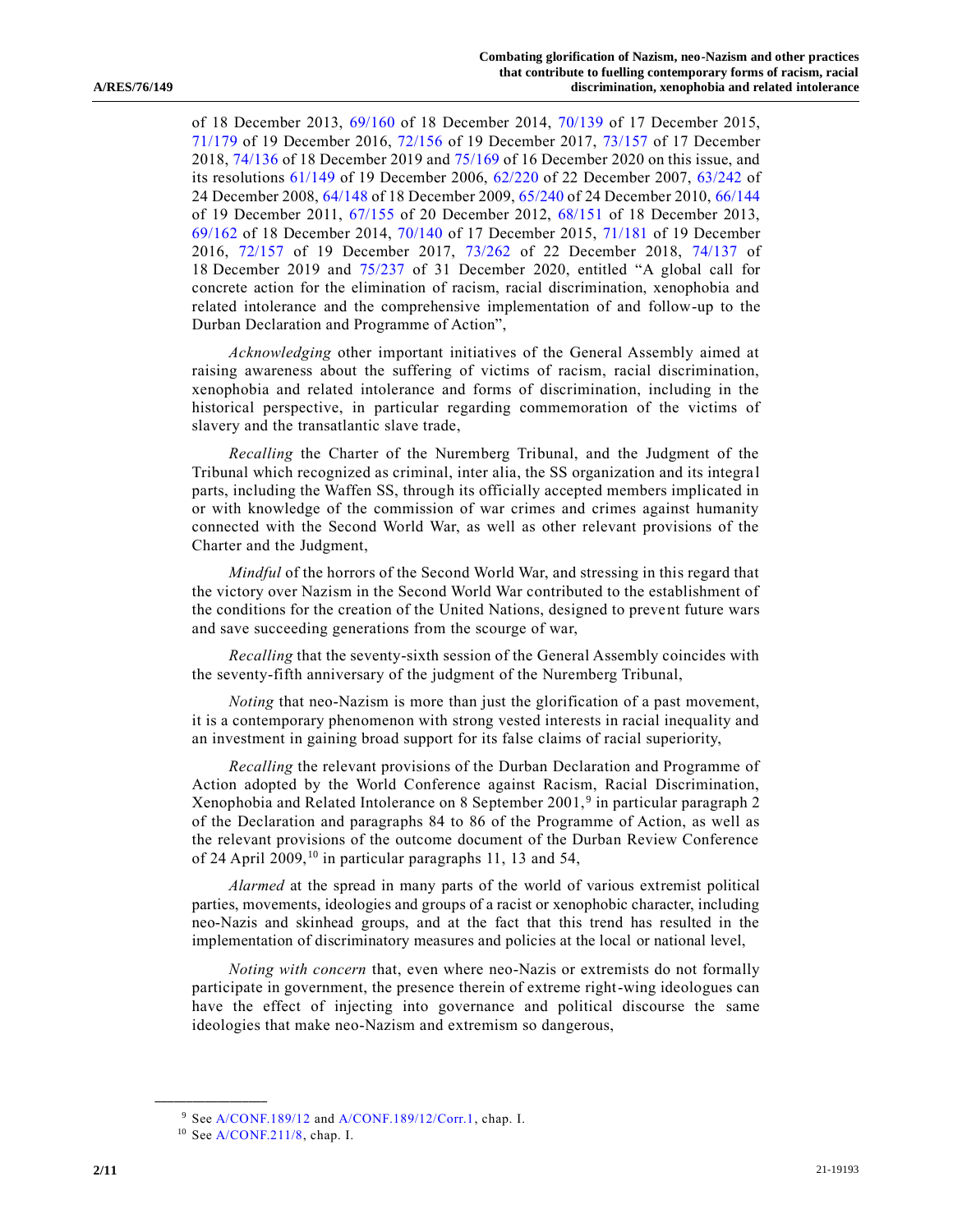*Alarmed* at music lyrics and video games that advocate racial hatred and incite discrimination, hostility or violence,

*Concerned* by the use of Internet platforms by groups that advocate hatred to plan, fundraise and circulate information about public events aimed at promoting racism, xenophobia and related intolerance, such as rallies, demonstrations and acts of violence,

*Mindful* of the role that the Internet can play in promoting equality, inclusion and non-discrimination as part of strengthening democracy and respect for human rights,

*Seriously concerned* that neo-Nazi groups, as well as other groups and individuals espousing ideologies of hatred, have increasingly targeted susceptible individuals, mainly children and youth, by means of specifically tailored websites with the aim of their indoctrination and recruitment,

*Deeply concerned* by all recent manifestations of violence and terrorism incited by violent nationalism, racism, antisemitism, discrimination based on religion, belief or origin, including Islamophobia, Christianophobia and Afrophobia, xenophobia and related intolerance, including during sports events,

*Recognizing with deep concern* the continued alarming increase in instances of discrimination, intolerance and extremist violence motivated by antisemitism, religion or belief, including Islamophobia and Christianophobia, and prejudices against persons of other ethnic origins, religions and beliefs,

*Underlining* the existing lack of uniformity of norms regarding protected speech and expression and prohibited racial discrimination and advocacy of national, racial or religious hatred that constitutes incitement to discrimination, hostility or violence,

*Noting with concern*, in this regard, that the variation in national standards prohibiting hate speech may provide safe havens for neo-Nazi, extremist, violent nationalist, xenophobic or racist speech owing to the fact that many neo-Nazi and relevant extremist groups of a racist or xenophobic character operate transnationally by relying on Internet service providers or social media platforms,

*Stressing* that the purpose of addressing hate speech is not to limit or prohibit freedom of speech, but to prevent incitement to discrimination and violence, which shall be prohibited by law,

*Expressing its concern* about the use of digital technologies by extremist and hate groups, including neo-Nazi groups, to disseminate their ideology, while recognizing that digital technologies are of great importance for the enjoyment of human rights and for combating racism, racial discrimination, xenophobia and related intolerance,

1. *Reaffirms* the relevant provisions of the Durban Declaration and of the outcome document of the Durban Review Conference, in which States condemned the persistence and resurgence of neo-Nazism, neo-Fascism and violent nationalist ideologies based on racial and national prejudice and stated that those phenomena could never be justified in any instance or in any circumstances;

2. *Recalls* the provisions of the Durban Declaration and of the outcome document of the Durban Review Conference, in which States recognized the positive contribution that the exercise of the right to freedom of expression, in particular by the media and new technologies, including the Internet, and full respect for the freedom to seek, receive and impart information can make to the fight against racism, racial discrimination, xenophobia and related intolerance;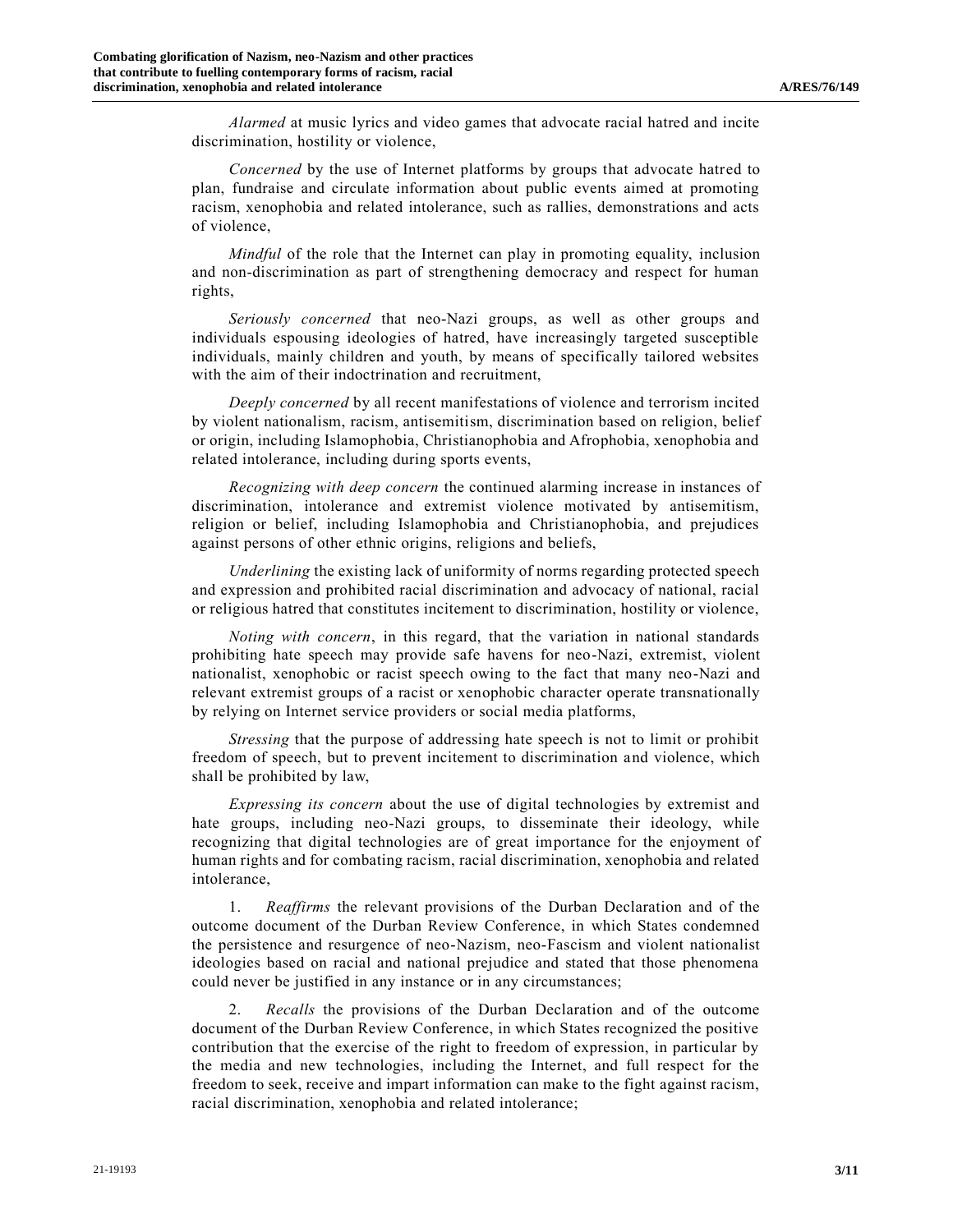3. *Takes note* of the report of the Special Rapporteur of the Human Rights Council on contemporary forms of racism, racial discrimination, xenophobia and related intolerance, prepared in accordance with the request contained in its resolution  $75/169$ ;<sup>11</sup>

4. *Expresses its appreciation* to the United Nations High Commissioner for Human Rights and her Office for their efforts to fight racism, racial discrimination, xenophobia and related intolerance, including the maintenance by the Office of the United Nations High Commissioner for Human Rights of the database on practical means to combat racism, racial discrimination, xenophobia and related intolerance;

5. *Expresses deep concern* about the glorification, in any form, of the Nazi movement, neo-Nazism and former members of the Waffen SS organization, including by erecting monuments and memorials, holding public demonstrations in the name of the glorification of the Nazi past, the Nazi movement and neo-Nazism, declaring or attempting to declare such members and those who fought against the anti-Hitler coalition, collaborated with the Nazi movement and committed war crimes and crimes against humanity participants in national liberation movements, as well as by the renaming of streets glorifying them;

6. *Calls for* the universal ratification and effective implementation of the International Convention on the Elimination of All Forms of Racial Discrimination, and urges those States parties that have not yet done so to consider making the declaration under its article 14, thus providing the Committee on the Elimination of Racial Discrimination with the competence to receive and consider communications from individuals or groups of individuals within their jurisdiction claiming to be victims of a violation by a State party of any of the rights set forth in the Convention;

7. *Urges* States to eliminate all forms of racial discrimination by all appropriate means, including legislation as required by circumstances, while ensuring that the definition of racial discrimination set out therein complies with article 1 of the Convention;

8. *Encourages* those States that have made reservations to article 4 of the Convention to give serious consideration to withdrawing such reservations as a matter of priority, as stressed by the Special Rapporteur;

9. *Acknowledges* that discrimination based on race, ethnicity, religion or belief in all its forms and manifestations, including neo-Nazism, Islamophobia, Christianophobia and antisemitism, is a threat to social cohesion, not just to those racial and ethnic groups that are their direct target;

10. *Recalls* that any legislative or constitutional measures adopted with a view to countering extremist political parties, movements, ideologies and groups of a racist or xenophobic character, including neo-Nazis and skinhead groups and similar extremist ideological movements, should be in conformity with the relevant international human rights obligations, in particular articles 4 and 5 of the Convention and articles 19 to 22 of the International Covenant on Civil and Political Rights;

11. *Encourages* States to develop and implement national action plans for the elimination of racism, racial discrimination, xenophobia and related intolerance, with a view to, inter alia, monitoring closely the phenomenon of Nazism, neo-Nazism and Holocaust denial, such as commemorative celebration of the Nazi regime, its allies and related organizations;

12. *Encourages* States parties to the Convention to take appropriate measures to ensure that their legislation is in accordance with their obligations under the Convention, including those under article 4;

**\_\_\_\_\_\_\_\_\_\_\_\_\_\_\_\_\_\_**  $11$  [A/76/369.](https://undocs.org/en/A/76/369)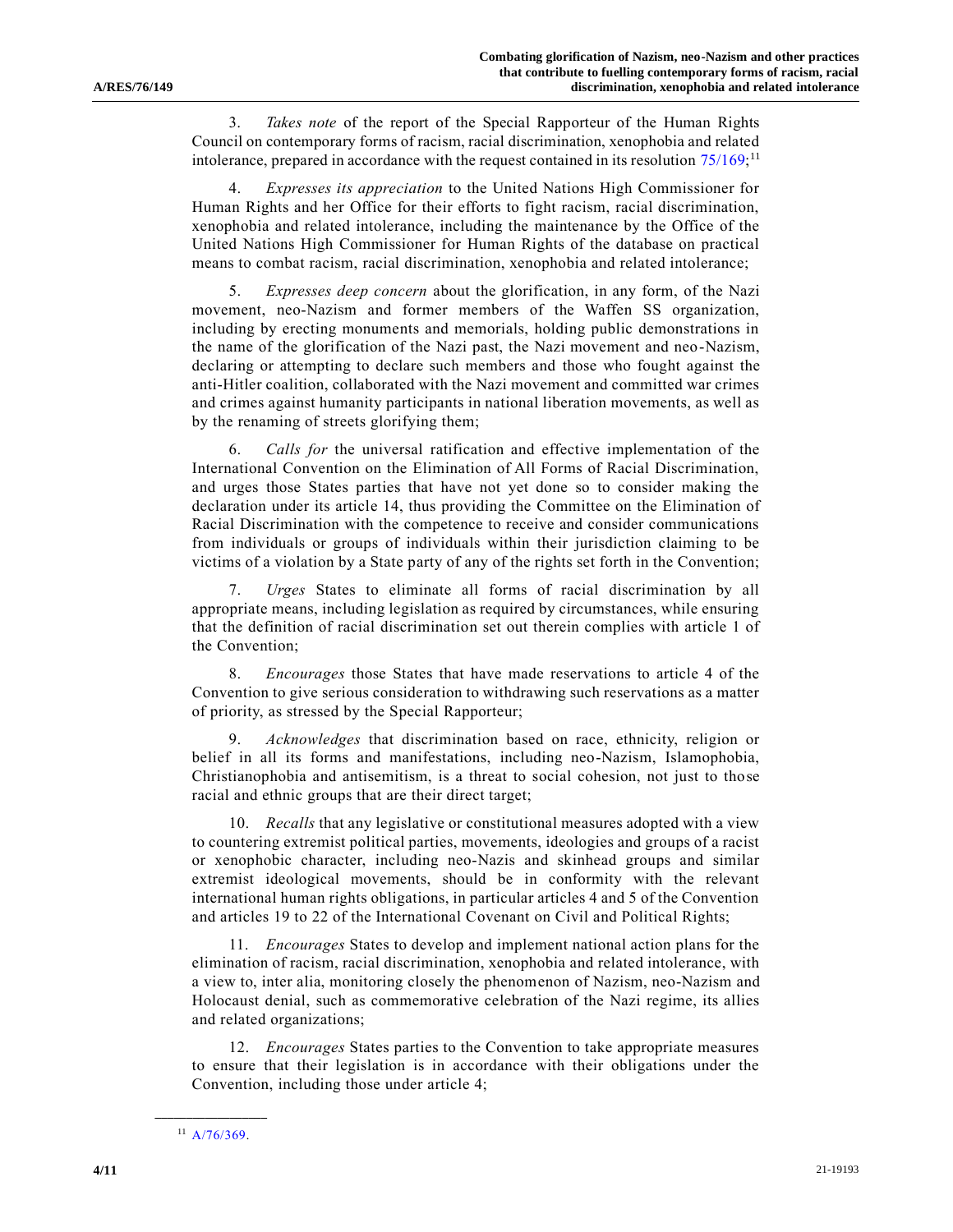13. *Stresses* that the rights to freedom of expression, peaceful assembly and association are important in supporting the fight against racism, racial discrimination, xenophobia and related intolerance worldwide;

14. *Emphasizes once more* the recommendation of the Special Rapporteur that "any commemorative celebration of the Nazi regime, its allies and related organizations, whether official or unofficial, should be prohibited" by States, <sup>12</sup> also emphasizes that such manifestations do injustice to the memory of the countless victims of the Second World War and negatively influence children and young people, and stresses in this regard that it is important that States take measures, in accordance with international human rights law, to counteract any celebration of the Nazi SS organization and all its integral parts, including the Waffen SS, and that failure by States to effectively address such practices is incompatible with the obligations of States Members of the United Nations under its Charter;

15. *Expresses deep concern* about increased frequency of attempts and activities intended to desecrate or demolish monuments erected in remembrance of those who fought against Nazism during the Second World War, as well as to unlawfully exhume or remove the remains of such persons, and in this regard urges States to fully comply with their relevant obligations, inter alia, under article 34 of Additional Protocol I to the Geneva Conventions of 1949;<sup>13</sup>

16. *Firmly condemns* incidents that glorify and promote Nazism, such as acts involving pro-Nazi graffiti and paintings, including on monuments dedicated to victims of the Second World War;

17. *Welcomes* efforts by Member States to preserve historical truth, including through constructing and preserving monuments and memorials dedicated to those who fought in the ranks of the anti-Hitler coalition;

18. *Expresses alarm* over the use by extremist groups, including neo-Nazi groups, and individuals espousing ideologies of hatred, of information technologies, the Internet and social media to recruit new members, especially targeting children and young people, and to disseminate and to amplify their hate-filled messages, while recognizing that the Internet can also be used to counteract these groups and their activities;

19. *Calls upon* States to take appropriate measures to address the new and emerging threats posed by the rise in terrorist attacks incited by racism, xenophobia and other forms of intolerance, or in the name of religion or belief;

20. *Notes with concern* the significant number of racist incidents worldwide, including the rise of skinhead groups, which have been responsible for many of these incidents, as well as the resurgence of racist and xenophobic violence targeting, inter alia, persons belonging to national or ethnic, religious and linguistic minorities, or on any other grounds, including arson attacks on houses and vandalization of and violence in schools and places of worship and cemeteries;

21. *Reaffirms* that such acts may, in certain circumstances, be qualified as falling within the scope of the Convention, that they may not be justifiable as exercises of freedom of peaceful assembly, freedom of association and freedom of expression and that they will often fall within the scope of article 20 of the International Covenant on Civil and Political Rights and may be subject to certain restrictions, as set out in articles 19, 21 and 22 of the Covenant;

<sup>12</sup> [A/72/291,](https://undocs.org/en/A/72/291) para. 79.

<sup>13</sup> United Nations, *Treaty Series*, vol. 1125, No. 17512.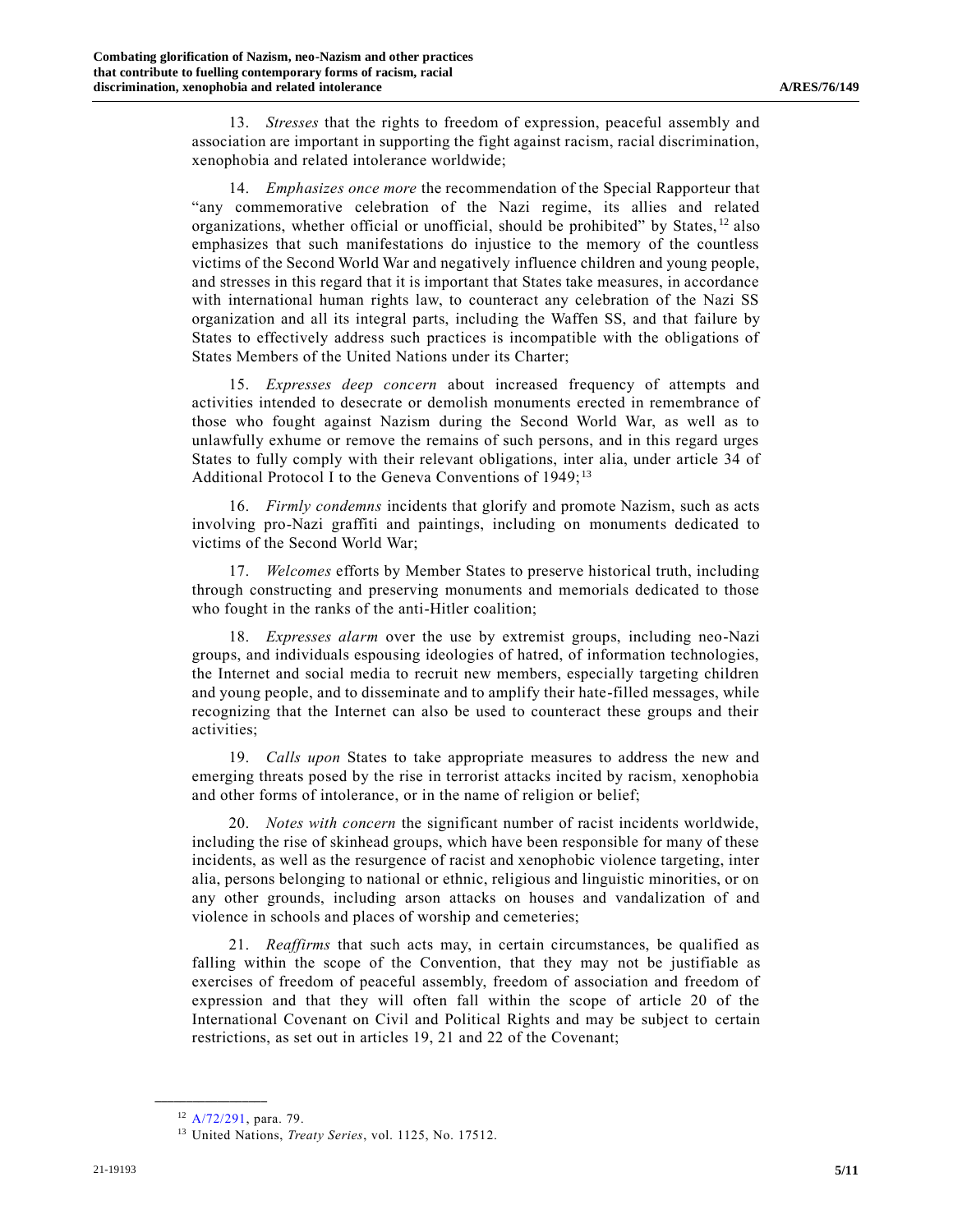22. *Encourages* States to take appropriate concrete measures, including legislative and educational ones, in accordance with their international human rights obligations, in order to prevent revisionism in respect of the Second World War and the denial of the crimes against humanity and war crimes committed during the Second World War;

23. *Calls upon* States to take active measures to ensure that education systems develop the necessary content to provide accurate accounts of history, as well as promote tolerance and other international human rights principles;

24. *Recalls* the recommendation of the Special Rapporteur that education that seeks to undercut the racist effects of nationalist populism should include accurate and representative accounts of national history that give voice to racial and ethnic diversity and that expose the untruths of those who attempt to write ethnic groups out of national histories and identities in order to sustain ethnonationalist myths of racially or ethnically "pure" nations;<sup>14</sup>

25. *Condemns without reservation* any denial of or attempt to deny the Holocaust, as well as any manifestation of religious intolerance, incitement, harassment or violence against persons or communities, on the basis of ethnic origin or religious belief;

26. *Affirms its deep commitment* to the duty of remembrance, and welcomes the call of the Special Rapporteur for the active preservation of those Holocaust sites that served as Nazi death camps, concentration and forced labour camps and prisons, as well as his encouragement to States to take measures, including legislative, law enforcement and educational measures, to put an end to all forms of Holocaust denial;<sup>15</sup>

27. *Recalls* the conclusions of the Special Rapporteur that revisionism and attempts to falsify history may, in certain circumstances, fall under the prohibition of hate speech under article 4 (a) of the Convention, which States are required to declare as offences punishable by law, <sup>16</sup> and that neo-Nazi recruitment attempting to mainstream extreme ideologies or racial, ethnic or religious hatred and intolerance may fall under article 4 (b) of the Convention;

28. *Calls upon* States to continue to take all appropriate measures aimed at preventing and countering hate speech, including on the Internet, and incitement to violence against persons in vulnerable situations, including the organization of meetings and violent protests, fundraising and engagement in other activities;

29. *Expresses serious concern* regarding attempts to prohibit, at the legislative level, symbols associated in States with the victory over Nazism;

30. *Expresses deep concern* about attempts at commercial advertising aimed at exploiting the sufferings of the victims of war crimes and crimes against humanity committed during the Second World War by the Nazi regime;

31. *Stresses* the need to respect the memory and that the practices described above do injustice to the memory of the countless victims of crimes against humanity committed in the Second World War, in particular those committed by the SS organization and by those who fought against the anti-Hitler coalition and collaborated with the Nazi movement, and may negatively influence children and young people, and that failure by States to effectively address such practices is incompatible with the obligations of States Members of the United Nations under its Charter, including those related to the purposes and principles of the Organization;

<sup>14</sup> [A/73/305](https://undocs.org/en/A/73/305) and [A/73/305/Corr.1,](https://undocs.org/en/A/73/305/Corr.1) para. 56.

<sup>15</sup> [A/72/291,](https://undocs.org/en/A/72/291) para. 91.

<sup>16</sup> [A/HRC/38/53,](https://undocs.org/en/A/HRC/38/53) para. 15.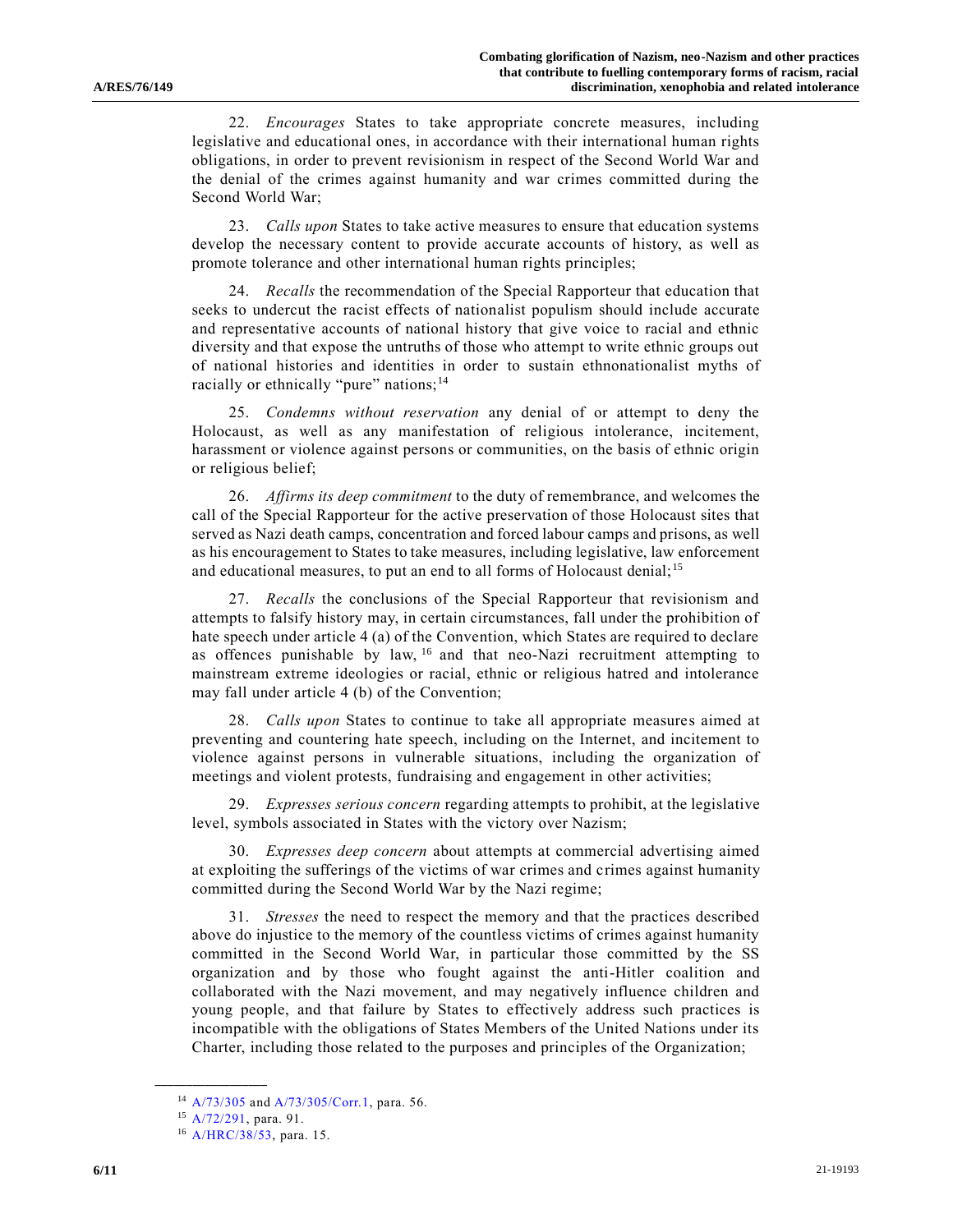32. *Also stresses* that all such practices may fuel contemporary forms of racism, racial discrimination, antisemitism, discrimination based on religion or belief, including Islamophobia and Christianophobia, xenophobia and related intolerance and contribute to the spread and multiplication of various extremist political parties, movements and groups of a racist or xenophobic character, including neo-Nazis and skinhead groups, and in this regard calls for increased vigilance;

33. *Expresses concern* that the human rights and democratic challenges posed by extremist political parties, movements and groups are universal and no country is immune to them;

34. *Emphasizes* the need to take appropriate measures necessary to counter the practices described above, and calls upon States and all other stakeholders to take more effective measures, while fully respecting international human rights law, to prevent, counter and combat those phenomena and extremist movements of a racist or xenophobic character, which pose a real threat to democratic values, and to increase their vigilance and be proactive in strengthening their efforts to recognize and effectively address those challenges;

35. *Underlines* the importance of reliable disaggregated data and statistics on racist and xenophobic crimes for identifying the types of offences committed, the profiles of victims and of perpetrators and whether the latter are affiliated with extremist movements or groups, thus enhancing better understanding of the phenomenon, identifying effective measures to address such racist and xenophobic crimes and assessing the impact of these measures, and recalls in this regard the commitments made in the 2030 Agenda for Sustainable Development<sup>17</sup> on data, monitoring and accountability, including collecting data disaggregated by characteristics relevant in national contexts;

36. *Encourages* States to adopt further measures to support training for the police and other law enforcement bodies on the ideologies of extremist political parties, movements and groups the advocacy of which constitutes incitement to racist and xenophobic violence, to strengthen their capacity to address racist and xenophobic crimes and prevent racial profiling practices, to fulfil their responsibility for bringing to justice the perpetrators of such crimes and to combat impunity;

37. *Expresses deep concern* about the increased number of seats occupied by representatives of extremist parties of a racist or xenophobic character in a number of national and local parliaments, and emphasizes in this regard the need for all democratic political parties to base their programmes and activities on respect for human rights and freedoms, democracy, the rule of law and good governance and to condemn all messages disseminating ideas that are based on racial superiority or hatred and that have the objective of fuelling contemporary forms of racism, racial discrimination, xenophobia and related intolerance;

38. *Recalls* the concern of the Special Rapporteur regarding the resurgence of neo-Nazism in contemporary times and growing support for and acceptance of neo-Nazism and related ideology in an increasing number of countries; <sup>18</sup>

39. *Notes with appreciation*, in this regard, the call of the Special Rapporteur upon political leaders and parties to strongly condemn incitement to racial discrimination or xenophobia, to promote tolerance and respect and to refrain from forming coalitions with extremist parties of a racist or xenophobic character;<sup>19</sup>

 $17$  Resolution  $70/1$ .

<sup>18</sup> [A/HRC/38/53,](https://undocs.org/en/A/HRC/38/53) para. 16.

<sup>19</sup> [A/72/291,](https://undocs.org/en/A/72/291) para. 83.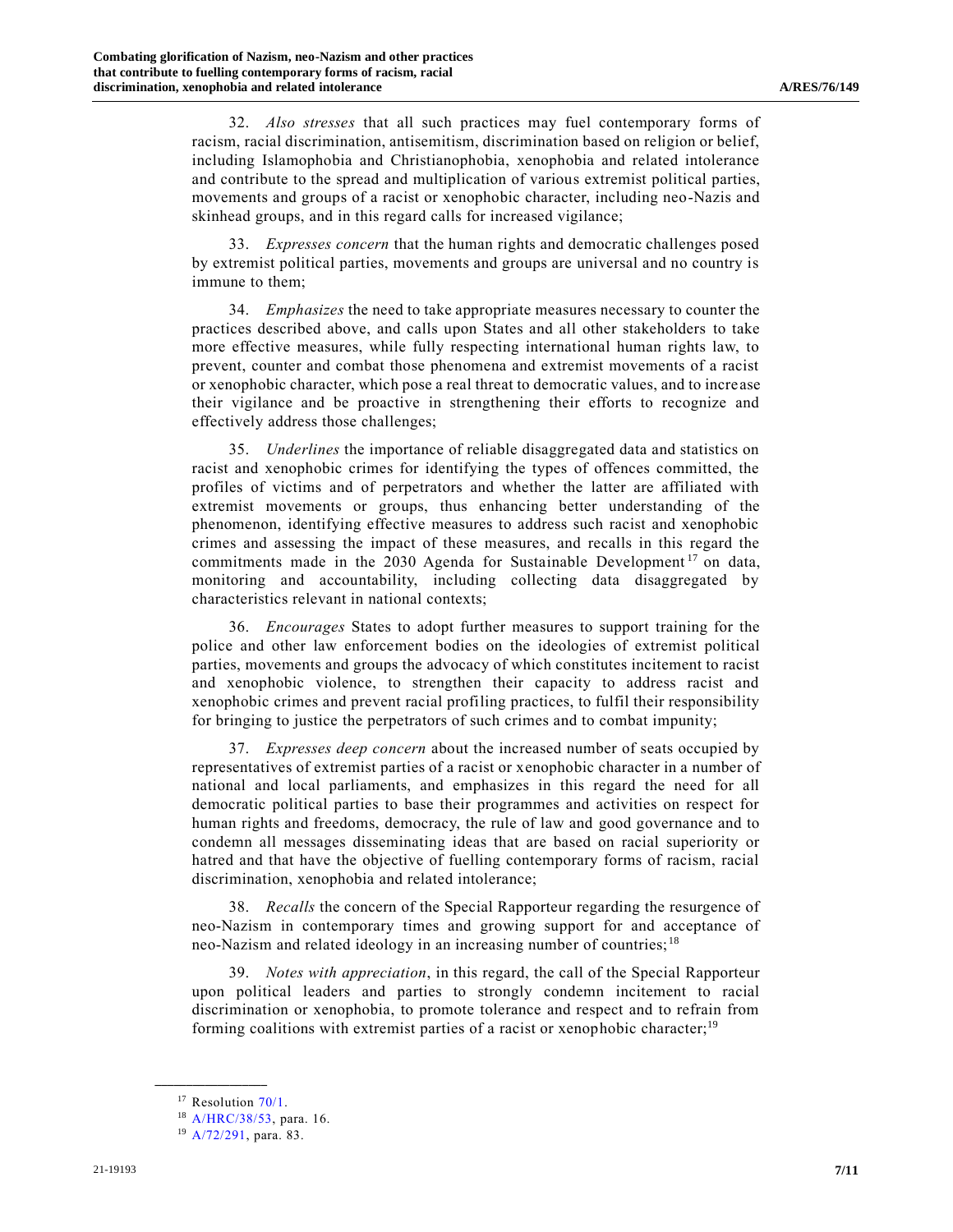40. *Welcomes* the recommendation of the Special Rapporteur to continue to take steps through national legislation, in accordance with international human rights law, aimed at preventing hate speech and incitement to violence, to withdraw support – financial and otherwise – from political parties and other organizations that engage in neo-Nazi or other hate speech and to take steps to dismantle responsible organizations where such hate speech aims, or can reasonably be expected, to incite violence; $^{20}$ 

41. *Encourages* States to improve diversity within law enforcement agencies, and urges them to take all appropriate measures to facilitate the filing of complaints about and to impose appropriate sanctions against those within the public service found to have committed racially motivated violence or to have used hate speech;

42. *Expresses deep concern* about the increase in reported cases of racism, antisemitism, discrimination based on religion, belief or origin, including Islamophobic, Arabophobic, Afrophobic and xenophobic manifestations during sports events, including those committed by extremist groups of a racist or xenophobic character, including neo-Nazis and skinhead groups, and calls upon States, international organizations, sports federations and other relevant stakeholders to strengthen measures to address such incidents, while also welcoming the steps that many States and sports federations, clubs and fan groups have taken to eliminate racism at sporting events, including through sport practised without discrimination of any kind and in the Olympic spirit, which require human understanding, tolerance, inclusion, fair play and solidarity;

43. *Recalls* the recommendation of the Special Rapporteur to introduce into national criminal law a provision according to which committing an offence with racist or xenophobic motivations or aims constitutes an aggravating circumstance, allowing for enhanced penalties, $21$  and encourages those States whose legislation does not contain such provisions to consider that recommendation;

44. *Notes* measures taken by States to prevent discrimination against, in particular but not limited to, persons belonging to national or ethnic, religious and linguistic minorities, people of African descent, Roma, migrants, refugees and asylum seekers, and to ensure their integration into society, urges States to ensure the full and effective implementation of legal, policy and institutional measures protecting these individuals and groups, including women and girls, and recommends that States effectively guarantee to everyone, without discrimination of any kind, their human rights, including those related to safety and security, access to justice, adequate reparation and appropriate information about their rights, and pursue prosecution and adequate punishment, as appropriate, of those responsible for racist and xenophobic crimes against them, including the possibility of seeking reparation or satisfaction for damages suffered as a result of such crimes;

45. *Calls upon* States to increase awareness about available national and other remedies for human rights violations based on racial discrimination and racism;

46. *Underlines* that the roots of extremism are multifaceted and must be addressed through adequate measures such as education, awareness-raising and the promotion of dialogue, and in this regard recommends the increase of measures to raise awareness among young people of the dangers of the ideologies and activities of extremist political parties, movements and groups;

47. *Reaffirms*, in this regard, the particular importance of all forms of education, including human rights education, as a complement to legislative measures, and calls upon States to continue to invest in education, in both

<sup>20</sup> [A/HRC/38/53,](https://undocs.org/en/A/HRC/38/53) para. 35 (c).

<sup>21</sup> [A/69/334,](https://undocs.org/en/A/69/334) para. 81.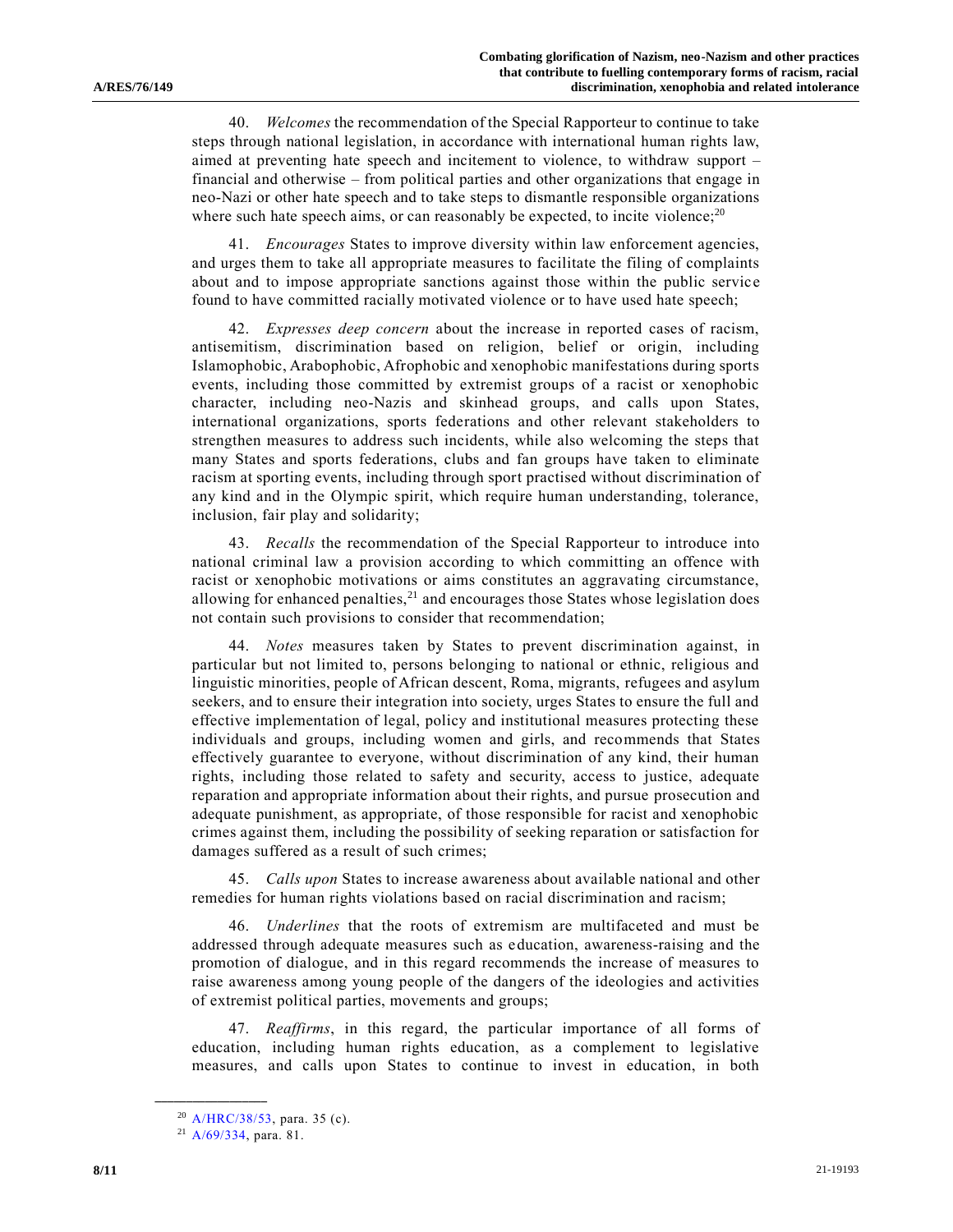conventional and non-conventional curricula, inter alia, in order to transform attitudes and counteract ideas of racial hierarchies and superiority, and counter their negative influence, and to promote the values of non-discrimination, equality and respect for all, as outlined by the Special Rapporteur;

48. *Recognizes* the paramount role of education in promoting human rights and fundamental freedoms and combating racism, racial discrimination, xenophobia and related intolerance, especially in promoting the principles of tolerance, non-discrimination, inclusion and respect for ethnic, religious and cultural diversity and preventing the spread of extremist racist and xenophobic movements and ideas;

49. *Strongly condemns* the use in educational settings of educational material and rhetoric that promulgate racism, discrimination, hatred and violence on the basis of ethnic origin, nationality, religion or belief;

50. *Emphasizes* the recommendation of the Special Rapporteur presented at the sixty-fourth session of the General Assembly, in which he emphasized the importance of history classes in teaching the dramatic events and human suffering which arose out of the adoption of ideologies such as Nazism and Fascism;  $^{22}$ 

51. *Stresses* the importance of other positive measures and initiatives aimed at bringing communities together and providing them with space for genuine dialogue, such as round tables, working groups and seminars, including training seminars for State agents and media professionals, as well as awareness-raising activities, especially those initiated by civil society representatives, which require continued State support;

52. *Underlines* the positive role that relevant United Nations entities and programmes, in particular the United Nations Educational, Scientific and Cultural Organization, can play in the aforementioned areas;

53. *Reaffirms* article 4 of the Convention, according to which States parties condemn all propaganda and all organizations which are based on ideas or theories of superiority of one race or group of persons of one colour or ethnic origin, or which attempt to justify or promote racial hatred and discrimination in any form, and undertake to adopt immediate and positive measures designed to eradicate all incitement to, or acts of, such discrimination and, to this end, with due regard to the principles embodied in the Universal Declaration of Human Rights and the rights expressly set forth in article 5 of the Convention, inter alia:

(a) Shall declare an offence punishable by law all dissemination of ideas based on racial superiority or hatred, and incitement to racial discrimination, as well as all acts of violence or incitement to such acts against any race or group of persons of another colour or ethnic origin, and also the provision of any assistance to racist activities, including the financing thereof;

(b) Shall declare illegal and prohibit organizations, and also organized and all other propaganda activities, which promote and incite racial discrimination, and shall recognize participation in such organizations or activities as an offence punishable by law;

(c) Shall not permit public authorities or public institutions, national or local, to promote or incite racial discrimination;

54. *Also reaffirms* that, as underlined in paragraph 13 of the outcome document of the Durban Review Conference, any advocacy of national, racial or religious hatred that constitutes incitement to discrimination, hostility or violence should be prohibited by law, that all dissemination of ideas based on racial superiority

<sup>22</sup> [A/64/295,](https://undocs.org/en/A/64/295) para. 104.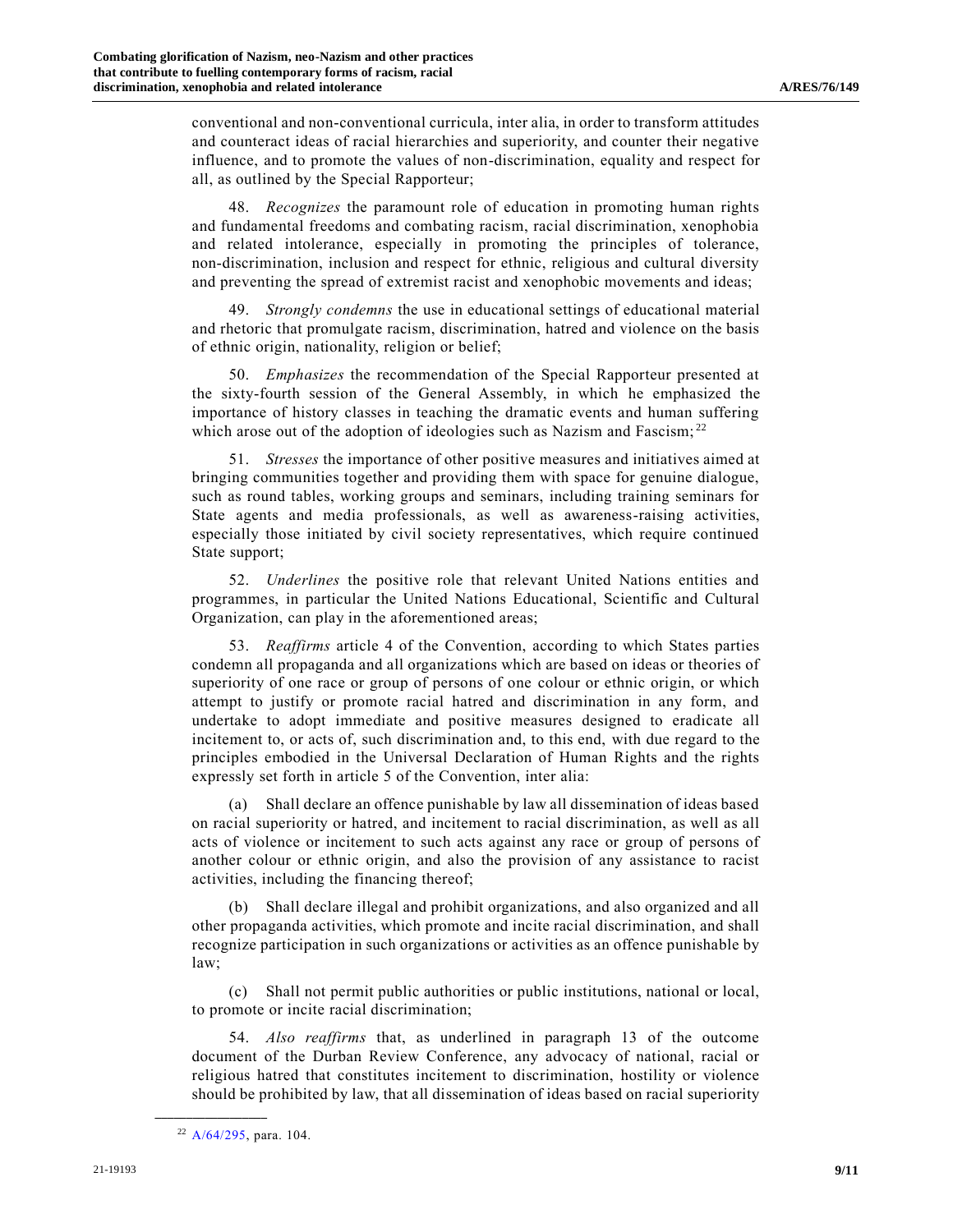or hatred, or incitement to racial discrimination, as well as all acts of violence or incitement to such acts, shall be declared offences punishable by law, in accordance with the international obligations of States, and that these prohibitions are consistent with freedom of opinion and expression;

55. *Recalls* the United Nations Strategy and Plan of Action on Hate Speech, which sets out strategic guidance for the United Nations system to address hate speech at the national and global levels;

56. *Recognizes* the positive role that the exercise of the right to freedom of opinion and expression, as well as full respect for the freedom to seek, receive and impart information, including through the Internet, can play in combating racism, racial discrimination, xenophobia and related intolerance;

57. *Calls upon* States to strengthen freedom of expression, which can play a crucial role in promoting democracy and combating racist and xenophobic ideologies based on racial superiority;

58. *Also calls upon* States, who have the primary responsibility to counter discrimination and hate speech, and all relevant actors, including political and religious leaders, to promote inclusion and unity in response to the coronavirus disease (COVID-19) pandemic, and to prevent, speak out and take strong action against racism, xenophobia, hate speech, violence, discrimination and stigmatization;

59. *Expresses concern* about the increased use of digital technologies to promote and disseminate racism, racial hatred, xenophobia, racial discrimination and related intolerance, and in this regard calls upon States parties to the International Covenant on Civil and Political Rights to counter the dissemination of the abovementioned ideas while respecting their obligations under articles 19 and 20 of the Covenant, which guarantee the right to freedom of expression and outline the grounds on which the exercise of this right can be legitimately restricted;

60. *Recognizes* the need to promote the use of new information and communications technologies, including the Internet, to contribute to the fight against racism, racial discrimination, xenophobia and related intolerance;

61. *Also recognizes* the positive role that the media can play in combating racism, racial discrimination, xenophobia and related intolerance, promoting a culture of tolerance and inclusion and representing the diversity of a multicultural society;

62. *Encourages* States, civil society and other relevant stakeholders to use all opportunities, including those provided by the Internet and social media, to counter, in accordance with international human rights law, the dissemination of ideas based on racial superiority or hatred and to promote the values of equality, non-discrimination, diversity and democracy;

63. *Encourages* national human rights institutions, where they exist, to develop appropriate programmes to promote tolerance, inclusion and respect for all and to collect relevant information in this regard;

64. *Notes* the importance of strengthening cooperation at the regional and international levels with the aim of countering all manifestations of racism, racial discrimination, xenophobia and related intolerance, in particular regarding issues raised in the present resolution;

65. *Stresses* the importance of cooperating closely with civil society and international and regional human rights mechanisms in order to counter effectively all manifestations of racism, racial discrimination, xenophobia and related intolerance, as well as extremist political parties, movements and groups, including